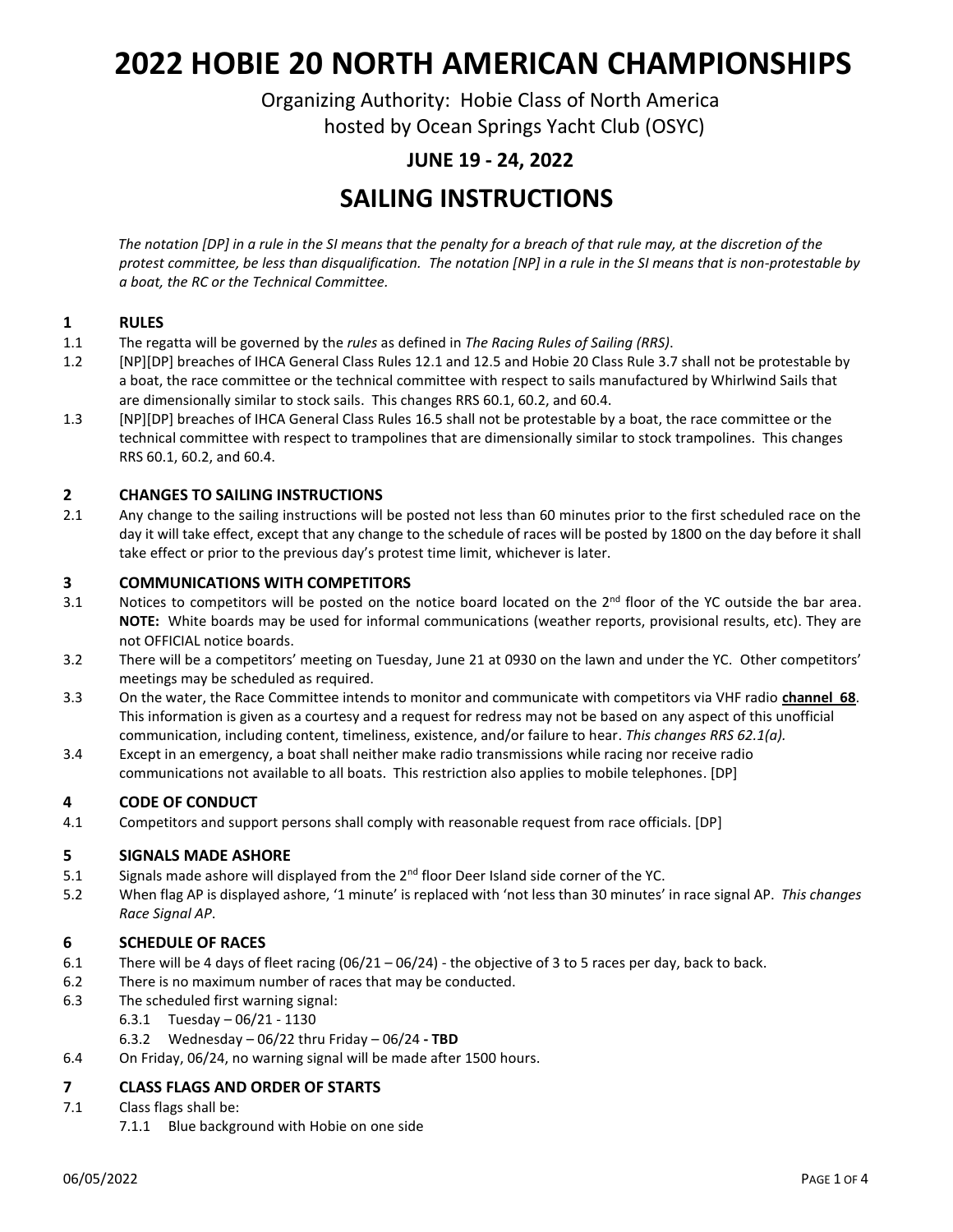#### **8 RACING AREA**

8.1 The racing area shall be on the Biloxi Bay in front of the YC and to the East of the Biloxi Bridge.

#### **9 THE COURSES**

- 9.1 HCA Standard Courses will be used. Reference Attachment A.
- 9.2 The "G" option will NOT be displayed by the Signal Boat. The leeward mark may be a single mark or a gate. If the leeward mark is a single mark it shall be left to port.
- 9.3 No later than the warning signal, the Signal Boat may display an approx. compass bearing & distance of the first leg.

#### **10 MARKS**

- 10.1 Rounding Marks
	- 10.1.1 Weather Mark: **TBD**
	- 10.1.2 Leeward and Gate Marks: **TBD**
	- 10.1.3 Offset Mark: **TBD**
- 10.2 Change mark as provided in Instruction 13.1 shall be: **TBD**
- 10.3 Starting and Finishing marks: **TBD**

#### **11 AREAS THAT ARE OBSTRUCTIONS**

#### **12 THE START**

- 12.1 The Start Line shall be between a staff displaying an Orange flag on the RC Signal Vessel and the course side of the starting mark as described in instruction 10.3.
- 12.2 A boat starting later than four minutes after her starting signal will be scored Did Not Start without a hearing. *This changes RRS A5.1 and A5.2.*

#### **13 CHANGE OF THE NEXT LEG OF THE COURSE**

13.1 To change the next leg of the course, the RC will lay a change mark (or move the finishing line) and remove the original mark as soon as practicable. When in a subsequent change a change mark is replaced, it will be replaced by an original mark. A single gate mark may be moved or adjusted without a signal. *This changes RRS 33.*

#### **14 THE FINISH**

- 14.1 The Finish Line shall be between a staff displaying an Orange flag on the RC Signal Vessel and the course side of the starting mark as described in instruction 10.3. *This changes RRS Race Signals, Blue Flag.*
- 14.2 If the race committee is absent when a boat finishes, she should report her finishing time, and her position in relation to nearby boats, to the race committee at the first reasonable opportunity.

#### **15 PENALTY SYSTEM**

- 15.1 The Two-Turns Penalty is replaced by the One-Turn Penalty. *This changes RRS 44.1.*
- 15.2 APPENDIX V2 is turned on.

PENALTY TAKEN AFTER A RACE After a race, a boat that may have broken one or more rules of Part 2 or rule 31 in an incident while racing may take a Post-Race Penalty for that incident. A boat takes the penalty by delivering a written notice to the race office that identifies the race number and when and where the incident occurred. The penalty shall be a 30% Scoring Penalty, calculated as stated in rule 44.3(c). However, rules 44.1(a) and (b) apply, and the penalty shall not be taken after a protest hearing involving the incident has begun

#### **16 TIME LIMITS AND TARGET TIMES**

16.1 Time limits and target times are as follows:

| Class | <b>Race Target Time</b> | <b>Race Time Limit</b> | <b>Initial Weather Mark</b><br>Time Limit | <b>Initial Weather Mark</b><br><b>Target Time</b> |
|-------|-------------------------|------------------------|-------------------------------------------|---------------------------------------------------|
| All   | 40-45 minutes           | 90 minutes             | 30 minutes                                | 8-13 minutes                                      |

- 16.2 If no boat has passed their initial Weather Mark within the Initial Weather Mark time limit, the race shall be abandoned.
- 16.3 Failure to meet the target times will not be grounds for redress. *This changes rule 62.1 (a).*
- 16.4 Boats may be finished on the course at the discretion of the RC. The RC determines the method and order of finishing. *This changes RRS 35 and A4.*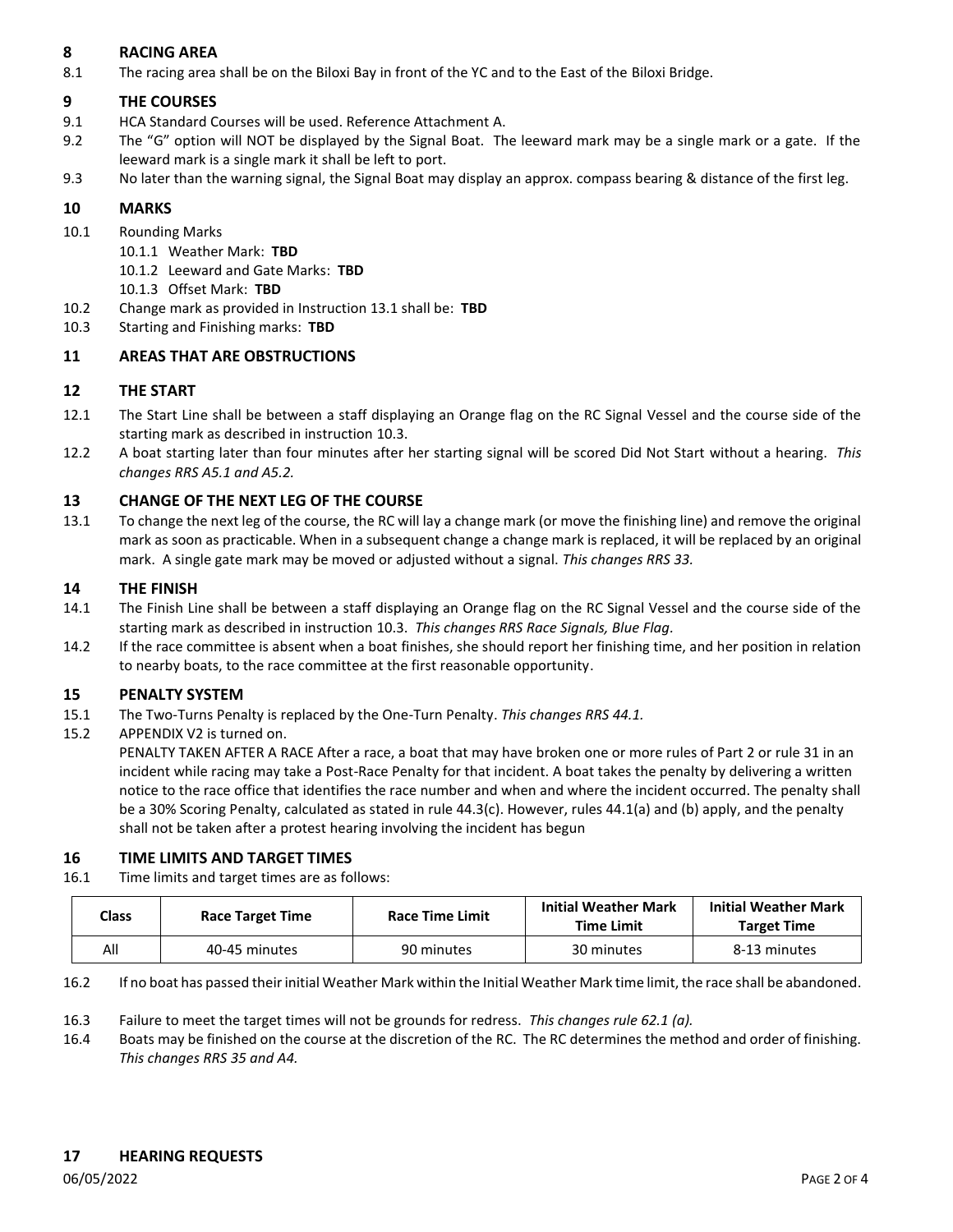- 17.1 Hearing Request forms are available at the notice board as described in instruction 3.1. Protests and requests for redress or reopening shall be delivered there within the appropriate time limit.
- 17.2 For each class, the protest time limit is 60 minutes after the signal boat has docked after the last race of the day. The time will be posted on the official notice board.
- 17.3 Notices will be posted no later than 30 minutes after the protest time limit to inform competitors of hearings in which they are parties or named as witnesses. Hearings will be held in the protest room, the location of which shall be posted on the official notice board, beginning at the time posted on the notice board.
- 17.4 Notices of RC or Protest Committee (PC) protests will be posted to inform boats under RRS 61.1(b).
- 17.5 Breaches of IHCA class rule 8.1 (with respect to the country of certification only), of instructions3.3, 3.4, 12.2, 16.4, 19, 21 will not be grounds for a protest or a request for redress by a boat. *This changes RRS 60.1.* [DP]
- 17.6 On the last scheduled day of racing a request for reopening a hearing shall be delivered (a) within the protest time limit if the requesting party was informed of the decision on the previous day; (b) no later than 30 minutes after the requesting party was informed of the decision on that day. *This changes RRS 66.*
- 17.7 On the last scheduled day of racing a request for redress based on a PC decision shall be delivered no later than 30 minutes after the decision was posted. *This changes RRS 62.2.*

#### **18 SCORING**

- 18.1 One race is required to be completed to constitute a series.
- 18.2 (a) When three or fewer races have been completed, a boat's series score will be the total of her race scores. *This changes RRS A2.*

(b) When four or more races have been completed, a boat's series score will be the total of her race scores excluding her worst score. *This changes RRS A2.*

#### **19 SAFETY REGULATIONS**

- 19.1 Competitors shall check in by hailing their sail number to the RC Signal Boat before the start of the first race each day (and the first race following any postponement ashore). A boat is checked in when the RC acknowledges her by repeating her sail number. [DP]
- 19.2 A competitor that retires from a race shall notify the RC as soon as possible. [DP]
- 19.3 The PFD must be worn outside of all clothing except that a thin shirt may be worn over the PFD to prevent snagging. The PFD may also be worn in such a way that a full trapeze harness is secured over the PFD.

#### **20 REPLACEMENT OF CREW OR EQUIPMENT**

- 20.1 Substitution of competitors will not be allowed without prior written approval of the Race Committee. [DP]
- 20.2 Substitution of damaged or lost equipment will not be allowed unless authorized by the Race Committee. Requests for substitution of equipment shall be made to the Race Committee at the first reasonable opportunity. [DP]

#### **21 EQUIPMENT AND MEASUREMENT CHECKS**

21.1 A boat or equipment may be inspected at any time for compliance with the class rules and sailing instructions. On the water, a boat can be instructed by a RC equipment inspector or measurer to proceed immediately to a designated area for inspection. [DP]

#### **22 AWARDS**

- 22.1 Awards will be presented at the Awards Ceremony after the conclusion of racing on the last day of each event.
- 22.2 The highest-ranking North American competitors shall be named 2022 Hobie 20 North American Champions.

#### **23 RISK STATEMENT**

Competitors participate in the regatta entirely at their own risk, See RRS 3, Decision to Race. It is the personal responsibility of each competitor to determine their level of safety. If wind, wave or water conditions make you doubtful of your ability to handle the conditions safely, it is your decision and your decision only to continue sailing or to retire. The organizing authority and hosting authority will not accept any liability for property damage, personal injury or death sustained in conjunction with, prior to, during, or after the regatta.

#### **24 INSURANCE**

24.1 Each participating boat shall be insured with valid third-party liability insurance with a minimum coverage of \$100,000 (USD) per event or the equivalent.

#### **25 SPECIAL NOTES**

- 25.1 Any boat receiving 'hands on' assistance from rescue/mark boats will be scored Did Not Finish. *This changes RRS rule A5*. The RC may decide when a boat or crew needs assistance.
- 25.2 The RC may request redress for competitors who exhibit extraordinary sportsmanship.